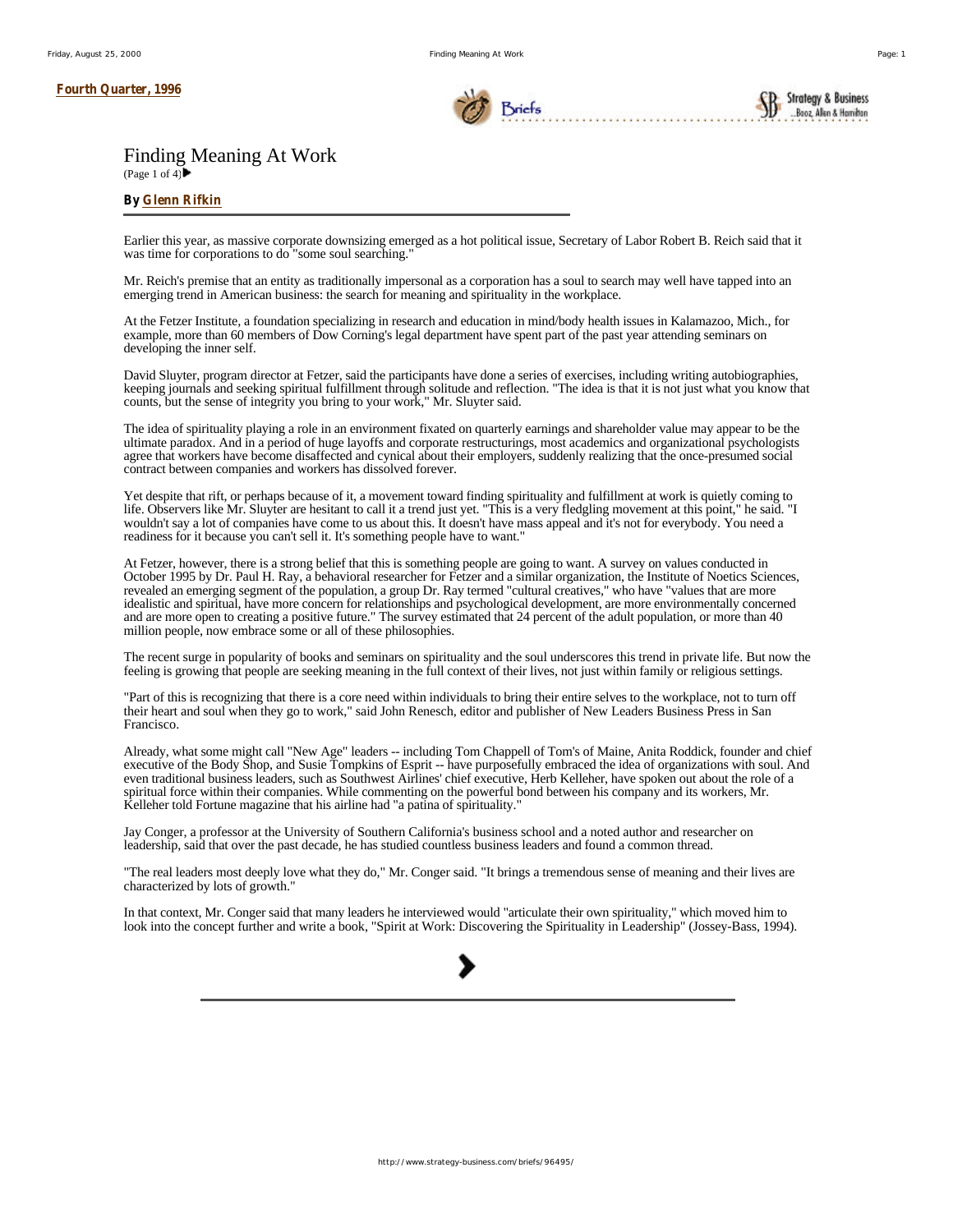### **Fourth Quarter, 1996**



**Finding Meaning At Work**  $\blacktriangleleft$ (Page 2 of 4) $\blacktriangleright$ 

> Mr. Conger and others in the field are quick to point out that their use of the term "spirituality" in this context has little to do with traditional religious teachings, although many deeply religious business leaders tend to quietly encourage the spread of such teachings in their organizations.

> In his work as a leadership consultant, Mr. Conger discovered that what is missing in companies today "is a sense of community and that the mission is more than return on investment. The best and most charismatic leaders create a lot of meaning for what the organization is doing."

Steven Jobs, the youthful co-founder of Apple Computer, for example, used to characterize the mission of Apple as "the revolutionizing of the way children will learn in this world," Mr. Conger recalled. "Mary Kay of Mary Kay Cosmetics spoke of giving women the self-esteem they deserve."

Jim Dawson, the 61-year-old chief executive of Zebco, a fishing tackle manufacturer based in Tulsa, Okla., has overseen 14 consecutive years of sales and earnings growth and has watched the company, a division of Brunswick Industries, triple in size just since 1990. Mr. Dawson, a devout Christian, says that his spirituality and the commitment that the company makes to its employees are at the root of Zebco's ability to ward off fierce Asian competition and remain the country's No. 1 tackle maker. All of Zebco's American competitors are either out of business or were forced to go offshore to make their products.

"We don't make [spirituality] a big deal," Mr. Dawson said, "but at the same time, we don't mind taking a position. You have to recognize that some people have spiritual problems and you have to deal with them just like any other issue at work."

Mr. Dawson pushed hard to instill a sense of pride in quality, workmanship and service, and challenged his employees to find a way to fight off competition from the Far East, where workers are paid an average of 41 cents an hour. Zebco was named Wal-Mart's "vendor of the year" in both 1992 and 1993.

"Frankly, if people are thinking about harnessing the enthusiasm of their work force, there are only a small percentage who are really turned on by increasing return on investment," Mr. Conger continued. "But if you look at those who are really good at what they do, they love the product or the service and are impassioned and deeply empowered by what they are doing."

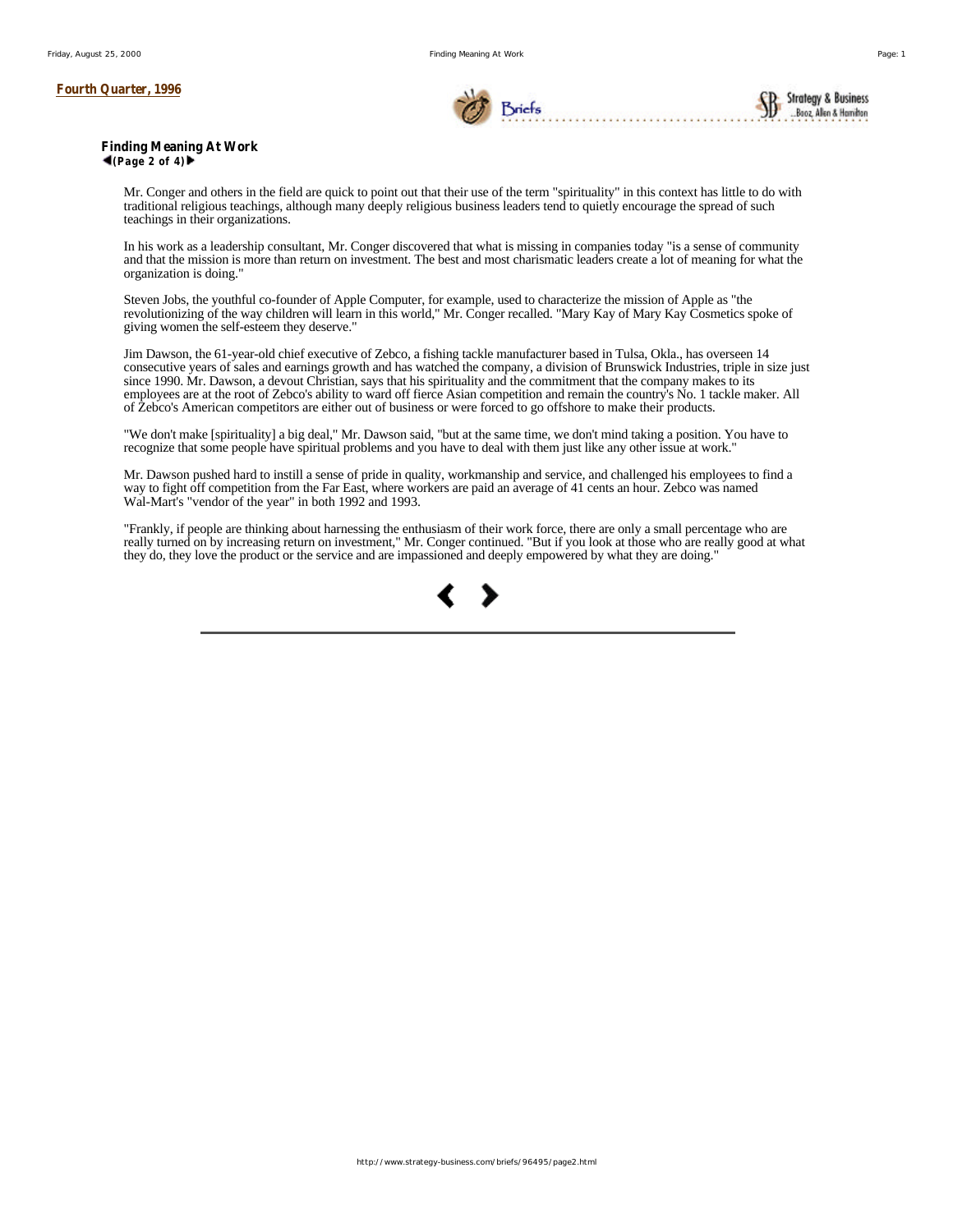

**Finding Meaning At Work**  $\blacktriangleleft$ (Page 3 of 4) $\blacktriangleright$ 

> In his research, Mr. Conger found that one of the key reasons for the emergence of the spirituality movement in business is the ascendancy of the workplace "as the primary community for many people."

> Fifty years ago, he said, individuals were generally equally involved in four communities: the extended family, including grandparents, aunts, uncles and cousins; the civic community, namely political groups, school boards, Boy Scouts, Rotary club activities and the like; church and temple; and the workplace.

Mr. Conger suggested that the role of the first three communities has changed, sharply diminishing their impact. Extended families are scattered across the country; even worse, huge numbers of immediate families have been broken by divorce. Civic activities are on the wane, fallen prey to perpetually busy lives and cynicism about politics and getting involved in general. And religious affiliations have disappeared for many, who have lost touch over the years with rules that seem to be less and less related to modern life.

That leaves the workplace as the core of many people's lives. Driven by a seemingly insatiable desire for money and material goods, the baby boom generation thought nothing of 60-to-70-hour workweeks and a life fully immersed in a job. Mr. Conger recalled a survey of U.C.L.A. freshmen in 1971 in which 40 percent said their central objective was to be very well off financially. When the same question was posed to the entering class in 1993, nearly 75 percent answered that way.

But for many, the rush to acquire has begun to sour. "We have a lot of material possessions and we've spent a lot of time and effort to get them," Mr. Conger said. "But they don't seem to improve our lives or overall sense of well-being. The boomers are finding out that materialism is not the answer."

People now are desperately searching for a sense of community, and have a strong desire to feel a consistency in their lives.

"If you are holding a set of values," said Mr. Sluyter of the Fetzer Institute, "you want to live it throughout your life, rather than fracturing it off and living a different set of values at work. Often we're asked to put aside our values at work and we're reaching a point where we don't want to be divided anymore."